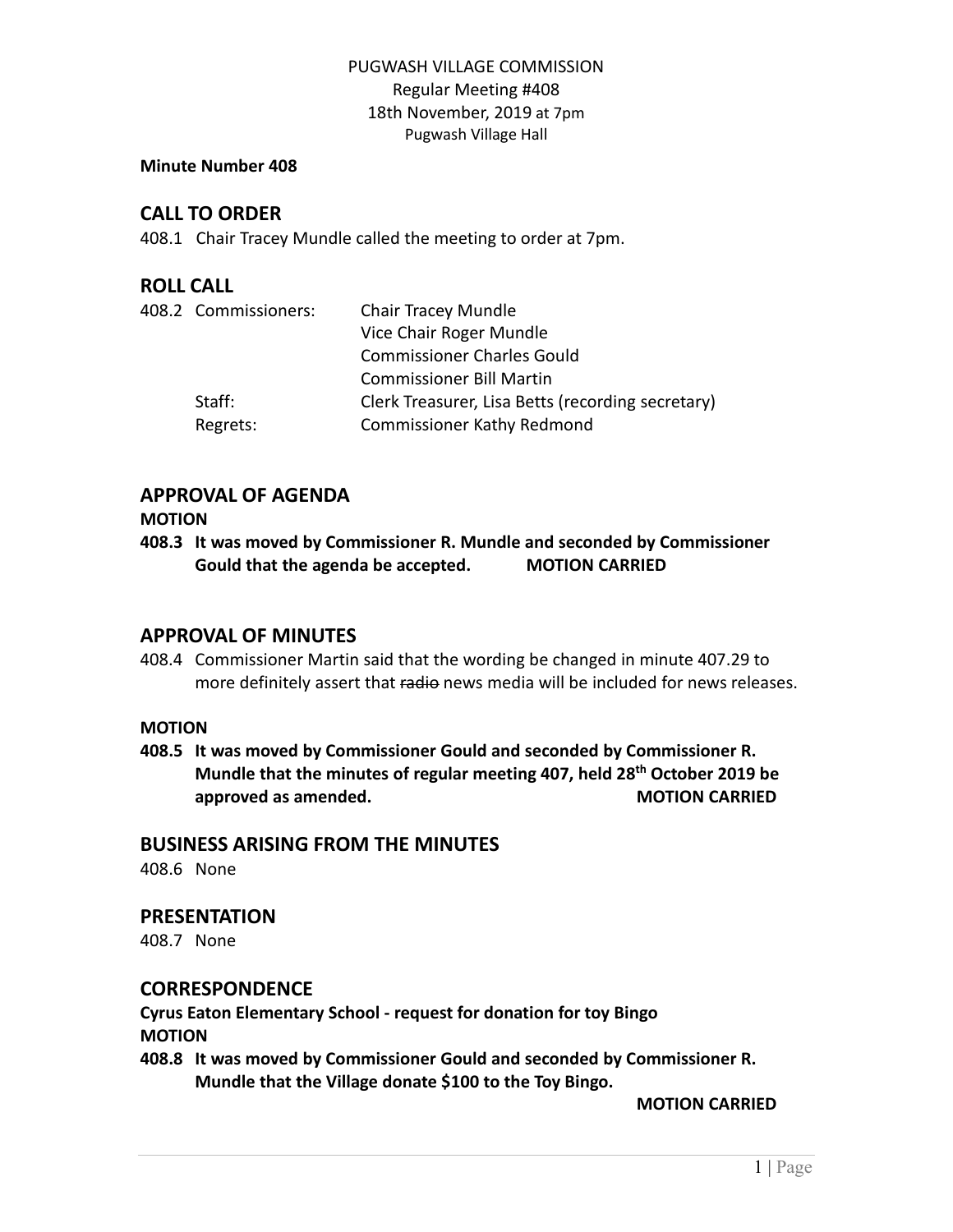# PUGWASH VILLAGE COMMISSION Regular Meeting #408 18th November, 2019 at 7pm Pugwash Village Hall

# **COMMITTEE REPORTS**

## **Clerk Treasurer's Report**

408.9 The Clerk presented a range of fees to subscribe to grantadvance.com as a means of accessing grant and foundation funds. The Commissioners asked for some more information from other local organizations who had used the service with success.

A request to local contractors for estimates on the scope and cost of work to make repairs to the waterfront boardwalk has been issued. This information will be sent to the insurance adjusters who will then determine the financial level of coverage. As soon as we know the budget for repairs, a tender to have that work done will be issued.

The Village Hall guttering will be done in the next few weeks.

# **Pugwash Harbourfront Centre - Internet connection**

408.10 The Clerk reported that in order to add publicly available web cameras (approved in a previous budget) and security cameras at the Harbourfront Centre, internet should be installed. This would also give secure internet access to artists and stage technicians.

# **408.11 It was moved by Commissioner Martin and seconded by Commissioner R. Mundle that internet service be installed at the Pugwash Harbourfront Centre. MOTION CARRIED**

## **Communities in Bloom**

408.12 The Clerk reported that the members who attended the National Symposium in Yarmouth had a really good, informative time. The plan for connecting the playground to the car cark with a walkway and small deck is going ahead.

## **Physician Recruitment & Retention**

408.13 Commissioner Martin reported that he recently attended a meeting in Dartmouth with "Doctors Nova Scotia". They discussed how to attract medical leaners (students) to the area. Also discussed was the challenges of rural communities when competing with urban areas in recruiting physicians. The grant for the local committee has been issued and will be managed by the Village of Pugwash.